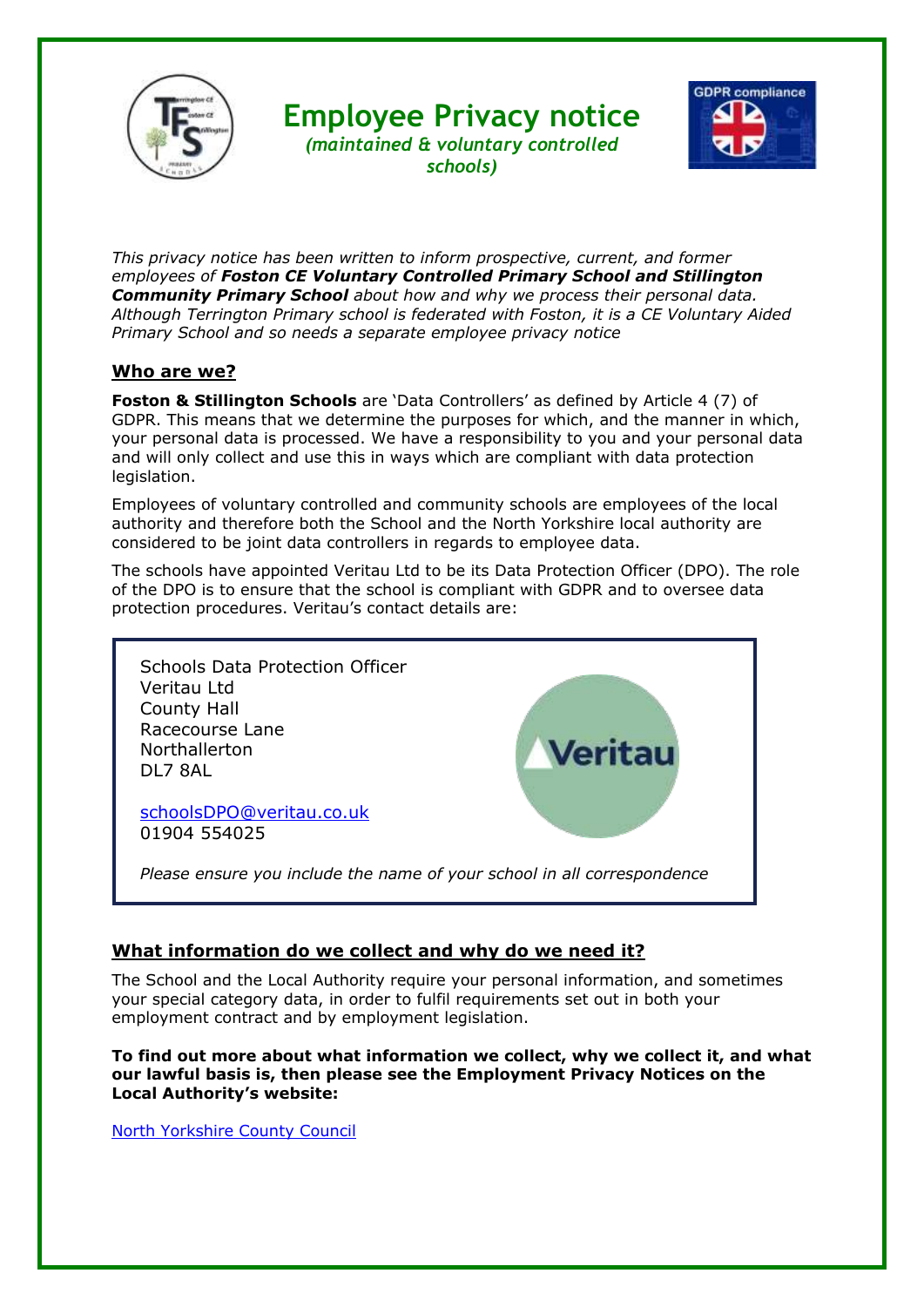## **Photographs**

We will seek your consent to use your photo on our website. Please note that you can withdraw this consent at any time.

#### **Who has access to your personal data in the School?**

Your information will only be made available to those who need it to do their job in relation to your employment. This includes your line manager(s), the business manager, and relevant administrative staff.

Please see the Council Privacy Notices to see who in the Council has access to your personal data.

Your name, job title, work email address, telephone number, photograph and office base will be available in our internal telephone directory which is accessible to employees of Terrington, Foston & Stillington Schools .

#### **Who do we share your personal data with?**

Please see the Council employee privacy notices to find out more about who the School and Council may share your data with.

We have duties under the Freedom of Information Act 2000 to disclose information we hold unless there is a very good reason to withhold it. Therefore we may disclose your name and work email address publicly in response to a request if we are required to do so.

The school also has a specific duty (section 537A of the Education Act 1996) to share your information with the Department of Education for the purpose of the annual school census.

#### **How long do we keep your personal data for?**

Foston & Stillington Schools will keep your data in line with our Information Policy. Most of the information we process about you will be determined by statutory obligations. Any personal information which we are not required by law to retain will only be kept for as long as is necessary to fulfil our organisational needs.

#### **Do we transfer your data outside of the UK?**

Generally, the information that the school holds is all held within the UK. However, some information may be held on computer servers which are held outside of the UK. We will take all reasonable steps to ensure your data is not processed in a country that is not seen as 'safe' by the UK government. If we do need to send your data out of the European Economic Area it will ensure it has extra protection from loss or unauthorised access.

### **What rights do you have over your data?**

Under GDPR, individuals have the following rights in relation to the processing of their personal data:

- to be informed about how we process your personal data (this notice fulfils this obligation)
- to request access to your personal data that we hold, and be provided with a copy of it
- to request that your personal data is amended if inaccurate or incomplete
- to request that your personal data is erased where there is no compelling reason for its continued processing
- to request that the processing of your personal data is restricted
- to object to your personal data being processed.